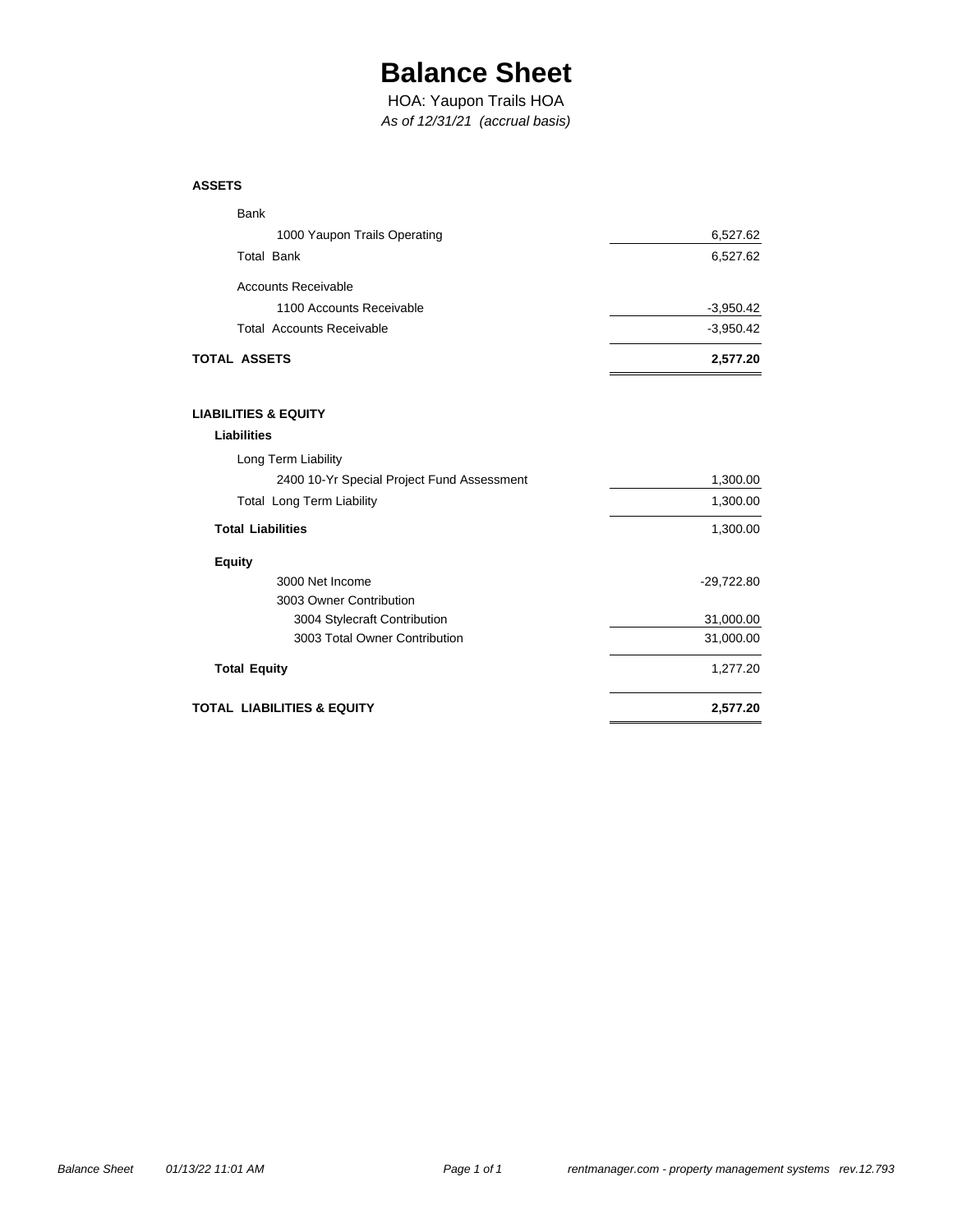# **Balance Sheet Comparison**

HOA: Yaupon Trails HOA

*Comparison Periods: As of 12/31/21 and As of 09/30/21 (accrual basis)*

|                                            | Amount as of<br>12/31/2021 | Amount as of<br>9/30/2021 | \$ Change   | % Change  |
|--------------------------------------------|----------------------------|---------------------------|-------------|-----------|
| <b>ASSETS</b>                              |                            |                           |             |           |
| <b>Bank</b>                                |                            |                           |             |           |
| 1000 Yaupon Trails Operating               | 6,527.62                   | 6,411.39                  | 116.23      | 1.8%      |
| <b>Total Bank</b>                          | 6,527.62                   | 6,411.39                  | 116.23      | 1.8%      |
| <b>Accounts Receivable</b>                 |                            |                           |             |           |
| 1100 Accounts Receivable                   | $-3,950.42$                | 0.00                      | $-3,950.42$ |           |
| <b>Total Accounts Receivable</b>           | $-3,950.42$                | 0.00                      | $-3,950.42$ |           |
| <b>TOTAL ASSETS</b>                        | 2,577.20                   | 6,411.39                  | $-3,834.19$ | $-59.8%$  |
| <b>LIABILITIES &amp; EQUITY</b>            |                            |                           |             |           |
| <b>Liabilities</b>                         |                            |                           |             |           |
| <b>Accounts Payable</b>                    |                            |                           |             |           |
| 2000 Accounts Payable                      | 0.00                       | 2,968.60                  | $-2,968.60$ | $-100.0%$ |
| <b>Total Accounts Payable</b>              | 0.00                       | 2,968.60                  | $-2,968.60$ | $-100.0%$ |
| Long Term Liability                        |                            |                           |             |           |
| 2400 10-Yr Special Project Fund Assessment | 1,300.00                   | 0.00                      | 1,300.00    |           |
| <b>Total Long Term Liability</b>           | 1,300.00                   | 0.00                      | 1,300.00    |           |
| <b>Total Liabilities</b>                   | 1,300.00                   | 2,968.60                  | $-1,668.60$ | $-56.2%$  |
| <b>Equity</b>                              |                            |                           |             |           |
| 3000 Net Income                            | $-29,722.80$               | $-25,557.21$              | $-4,165.59$ | $-16.3%$  |
| 3003 Owner Contribution                    |                            |                           |             |           |
| 3004 Stylecraft Contribution               | 31,000.00                  | 29,000.00                 | 2,000.00    | 6.9%      |
| 3003 Total Owner Contribution              | 31,000.00                  | 29,000.00                 | 2,000.00    | 6.9%      |
| <b>Total Equity</b>                        | 1,277.20                   | 3,442.79                  | $-2,165.59$ | $-62.9%$  |
| <b>TOTAL LIABILITIES &amp; EQUITY</b>      | 2,577.20                   | 6,411.39                  | $-3,834.19$ | $-59.8%$  |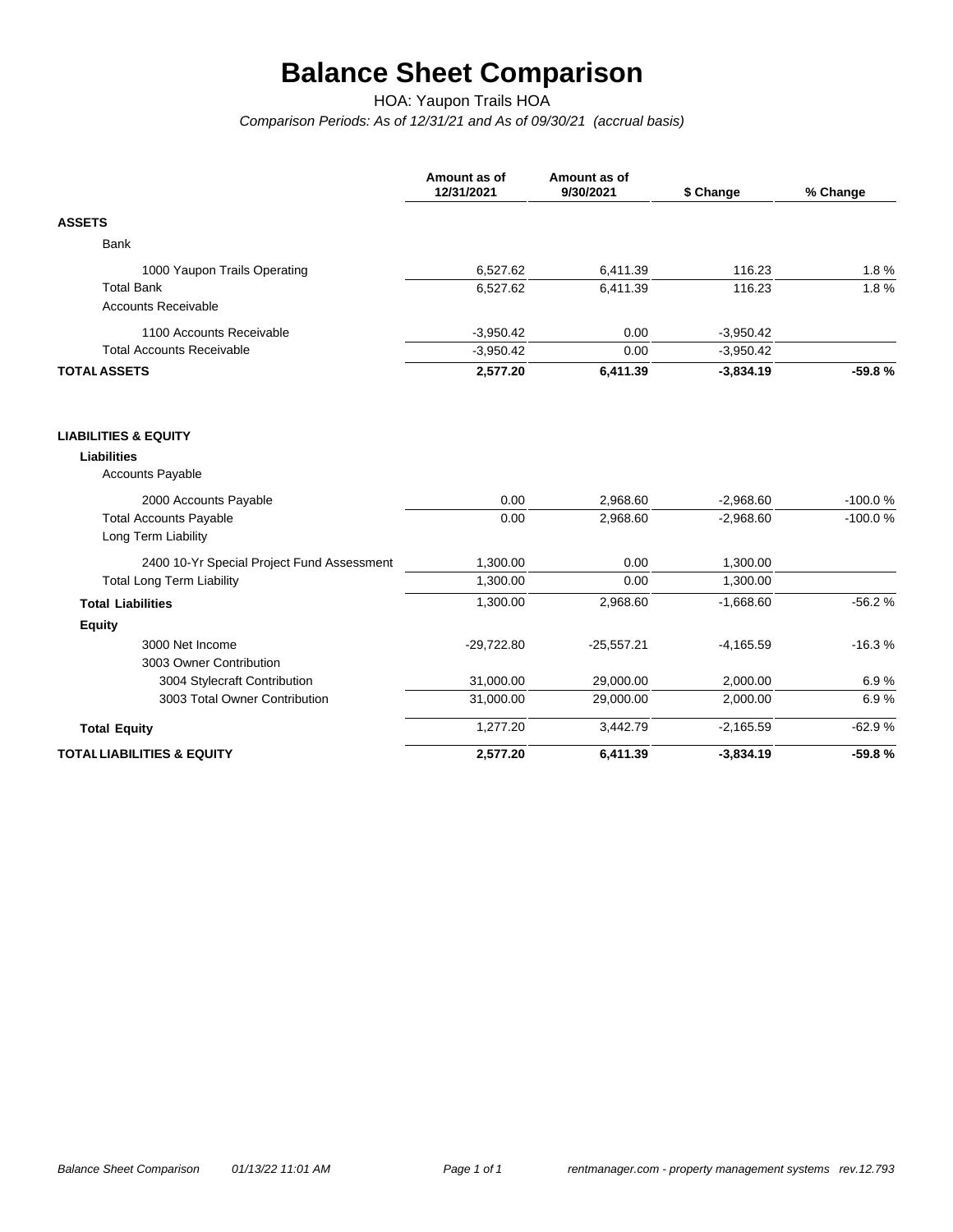## **Profit & Loss**

### HOA: Yaupon Trails HOA

*10/01/21 - 12/31/21 (accrual basis)*

|                                                |             | <b>Amount</b>    |
|------------------------------------------------|-------------|------------------|
| <b>INCOME</b>                                  |             |                  |
| 4100 HOA Income (non-posting)                  |             |                  |
| 4101 Administrative Fees                       |             | 75.00            |
| 4102 Transfer/Working Capital Assesssment      |             | 3,900.00         |
| 4110 Annual Dues Income<br>4112 Homeowner Dues |             |                  |
| 4110 Total Annual Dues Income                  |             | 773.99<br>773.99 |
|                                                |             |                  |
| 4100 Total HOA Income (non-posting)            |             | 4,748.99         |
| <b>TOTAL INCOME</b>                            |             | 4,748.99         |
| <b>EXPENSE</b>                                 |             |                  |
| 5000 HOA Mgmt/Assoc. Service                   |             | 1,872.50         |
| 5030 Grounds Maintenance (non-posting)         |             |                  |
| 5032 Landscape & Turf Maintenance              |             | 5,341.82         |
| 5030 Total Grounds Maintenance (non-posting)   |             | 5,341.82         |
| 5400 Utilities Expense (non-posting)           |             |                  |
| 5401 Electric                                  |             | 126.74           |
| 5403 Water & Sewage                            |             | 1,565.77         |
| 5400 Total Utilities Expense (non-posting)     |             | 1,692.51         |
| 5600 Office Expense (non-posting)              |             |                  |
| 5605 Postage & Mail Out                        |             | 7.75             |
| 5600 Total Office Expense (non-posting)        |             | 7.75             |
| <b>TOTAL EXPENSE</b>                           |             | 8,914.58         |
| <b>NET INCOME</b>                              |             | $-4,165.59$      |
| <b>NET INCOME SUMMARY</b>                      |             |                  |
| Income                                         | 4,748.99    |                  |
| Expense                                        | $-8,914.58$ |                  |

**NET INCOME**

**-4,165.59**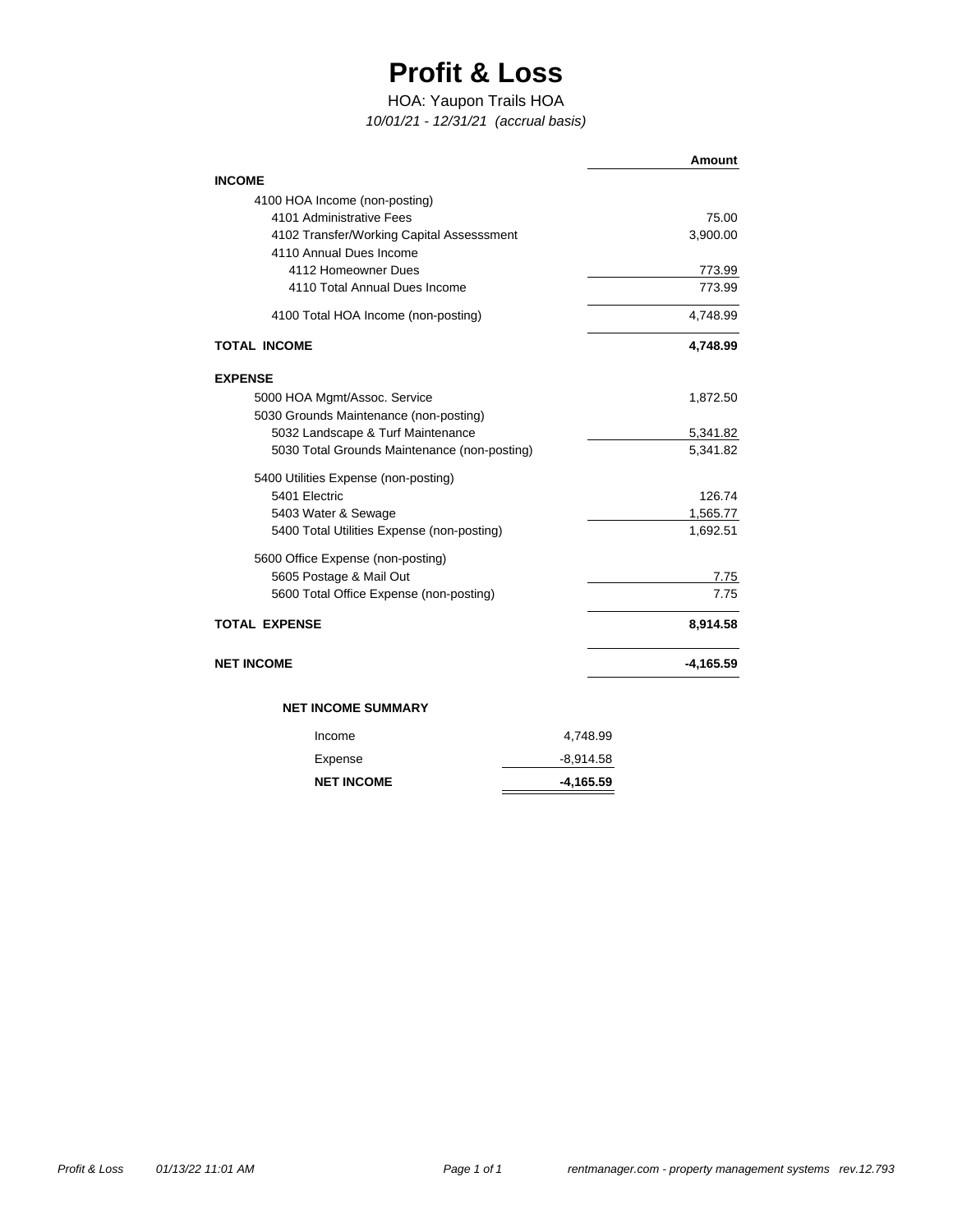# **Profit & Loss Comparison**

HOA: Yaupon Trails HOA

*Comparison Periods: 10/01/21 - 12/31/21 and 07/01/21 - 09/30/21 (accrual basis)*

|                                                      | 10/01/21 - 12/31/21 | 07/01/21 - 09/30/21 | \$ Change        | % Change  |
|------------------------------------------------------|---------------------|---------------------|------------------|-----------|
| <b>INCOME</b>                                        |                     |                     |                  |           |
| 4100 HOA Income (non-posting)                        |                     |                     |                  |           |
| 4101 Administrative Fees                             | 75.00               | 0.00                | 75.00            |           |
| 4102 Transfer/Working Capital Assesssment            | 3,900.00            | 0.00                | 3.900.00         |           |
| 4110 Annual Dues Income                              |                     |                     |                  |           |
| 4112 Homeowner Dues<br>4110 Total Annual Dues Income | 773.99<br>773.99    | 0.00<br>0.00        | 773.99<br>773.99 |           |
|                                                      |                     |                     |                  |           |
| 4100 Total HOA Income (non-posting)                  | 4,748.99            | 0.00                | 4,748.99         |           |
| <b>TOTAL INCOME</b>                                  | 4,748.99            | 0.00                | 4,748.99         |           |
| <b>EXPENSE</b>                                       |                     |                     |                  |           |
| 5000 HOA Mgmt/Assoc. Service                         | 1,872.50            | 1,872.00            | 0.50             | 0.0%      |
| 5030 Grounds Maintenance (non-posting)               |                     |                     |                  |           |
| 5032 Landscape & Turf Maintenance                    | 5,341.82            | 10,656.58           | $-5,314.76$      | $-49.9%$  |
| 5034 Repairs & Maintenance                           | 0.00                | 405.93              | $-405.93$        | $-100.0%$ |
| 5030 Total Grounds Maintenance (non-posting)         | 5,341.82            | 11,062.51           | $-5,720.69$      | $-51.7%$  |
| 5080 Legal and Other Professional Fees (non-posting  |                     |                     |                  |           |
| 5081 Accounting Fees                                 | 0.00                | 300.00              | $-300.00$        | $-100.0%$ |
| 5080 Total Legal and Other Professional Fees (no     | 0.00                | 300.00              | $-300.00$        | $-100.0%$ |
| 5400 Utilities Expense (non-posting)                 |                     |                     |                  |           |
| 5401 Electric                                        | 126.74              | 84.57               | 42.17            | 49.9%     |
| 5403 Water & Sewage                                  | 1,565.77            | 3,728.34            | $-2,162.57$      | $-58.0%$  |
| 5400 Total Utilities Expense (non-posting)           | 1,692.51            | 3,812.91            | $-2,120.40$      | $-55.6%$  |
| 5600 Office Expense (non-posting)                    |                     |                     |                  |           |
| 5605 Postage & Mail Out                              | 7.75                | 1.50                | 6.25             | 416.7%    |
| 5600 Total Office Expense (non-posting)              | 7.75                | 1.50                | 6.25             | 416.7%    |
| 5800 Other Expenses                                  |                     |                     |                  |           |
| 5801 Bank Fees                                       | 0.00                | 30.00               | $-30.00$         | $-100.0%$ |
| 5800 Total Other Expenses                            | 0.00                | 30.00               | $-30.00$         | $-100.0%$ |
| <b>TOTAL EXPENSE</b>                                 | 8,914.58            | 17,078.92           | $-8,164.34$      | $-47.8%$  |
| <b>NET INCOME</b>                                    | $-4,165.59$         | $-17,078.92$        | 12,913.33        | 75.6%     |
| <b>NET INCOME SUMMARY</b>                            |                     |                     |                  |           |
| Income                                               | 4,748.99            | 0.00                | 4,748.99         |           |
| Expense                                              | $-8,914.58$         | -17,078.92          | 8,164.34         | 47.8%     |
| <b>NET INCOME</b>                                    | $-4,165.59$         | $-17,078.92$        | 12,913.33        | 75.6%     |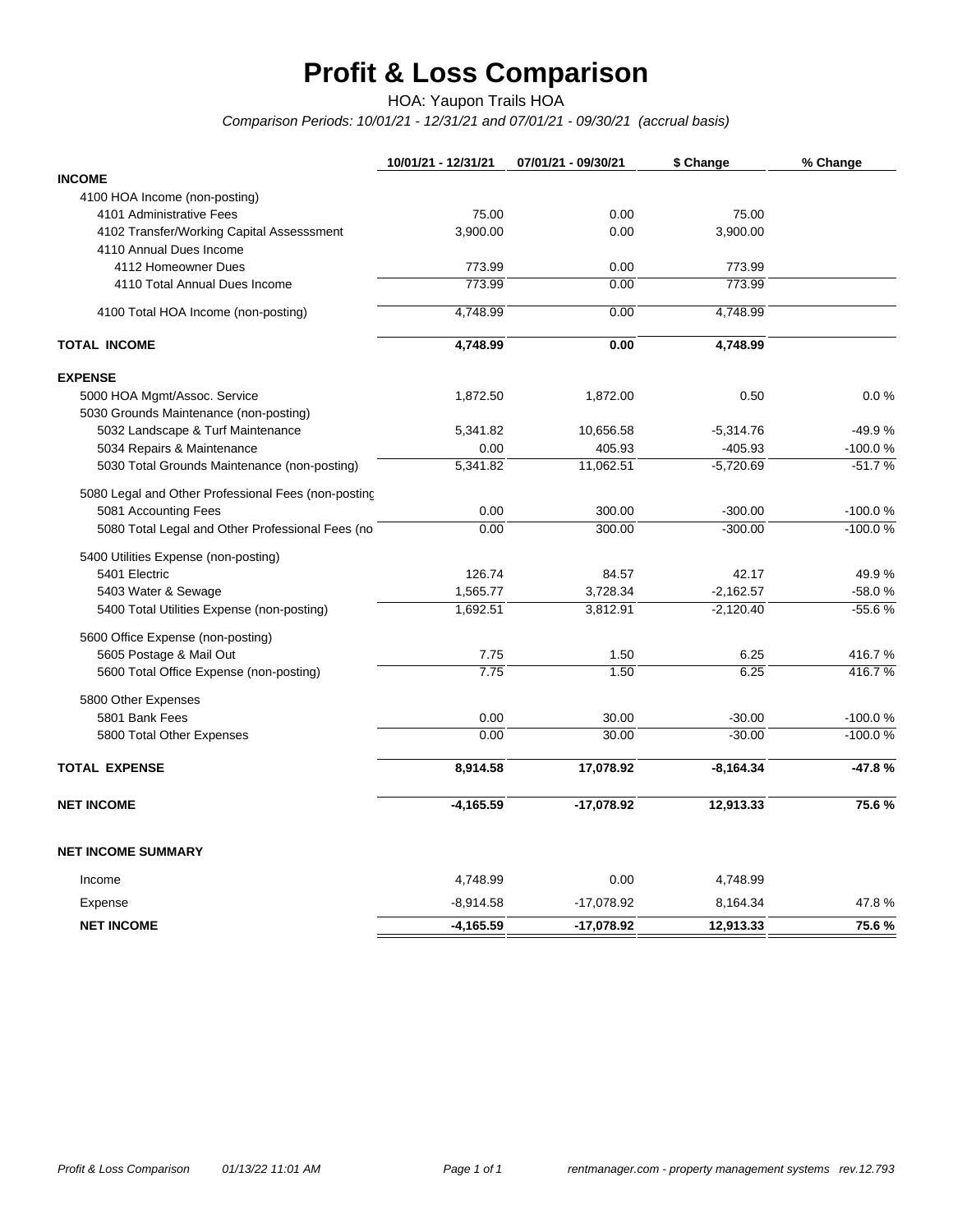### **Profit & Loss 12 Month Recap**

*Monthly recap 01/01/21 - 12/31/21 (accrual basis)* HOA: Yaupon Trails HOA

|                            | <b>JAN 21</b> | <b>FEB 21</b> | <b>MAR 21</b> | <b>APR 21</b> | <b>MAY 21</b> | <b>JUN 21</b> | <b>JUL 21</b> | <b>AUG 21</b> | <b>SEP 21</b> | OCT <sub>21</sub> | <b>NOV 21</b> | <b>DEC 21</b> | <b>TOTAL</b> |
|----------------------------|---------------|---------------|---------------|---------------|---------------|---------------|---------------|---------------|---------------|-------------------|---------------|---------------|--------------|
| <b>INCOME</b>              |               |               |               |               |               |               |               |               |               |                   |               |               |              |
| 4100 HOA Income (non-p     |               |               |               |               |               |               |               |               |               |                   |               |               |              |
| 4101 Administrative Fer    | 0.00          | 0.00          | 0.00          | 0.00          | 0.00          | 0.00          | 0.00          | 0.00          | 0.00          | 0.00              | 0.00          | 75.00         | 75.00        |
| 4102 Transfer/Working      | 0.00          | 0.00          | 0.00          | 0.00          | 0.00          | 0.00          | 0.00          | 0.00          | 0.00          | 900.00            | 1,200.00      | 1,800.00      | 3,900.00     |
| 4110 Annual Dues Inco      |               |               |               |               |               |               |               |               |               |                   |               |               |              |
| 4112 Homeowner Du          | 0.00          | 0.00          | 0.00          | 0.00          | 0.00          | 0.00          | 0.00          | 0.00          | 0.00          | 315.62            | 300.64        | 157.73        | 773.99       |
| 4110 Total Annual Dr       | 0.00          | 0.00          | 0.00          | 0.00          | 0.00          | 0.00          | 0.00          | 0.00          | 0.00          | 315.62            | 300.64        | 157.73        | 773.99       |
| 4100 Total HOA Income      | 0.00          | 0.00          | 0.00          | 0.00          | 0.00          | 0.00          | 0.00          | 0.00          | 0.00          | 1,215.62          | 1,500.64      | 2,032.73      | 4,748.99     |
| <b>TOTAL INCOME</b>        | 0.00          | 0.00          | 0.00          | 0.00          | 0.00          | 0.00          | 0.00          | 0.00          | 0.00          | 1,215.62          | 1,500.64      | 2,032.73      | 4,748.99     |
| <b>EXPENSE</b>             |               |               |               |               |               |               |               |               |               |                   |               |               |              |
| 5000 HOA Mgmt/Assoc. S     | 624.00        | 624.00        | 624.00        | 624.00        | 624.00        | 624.00        | 624.00        | 624.00        | 624.00        | 624.00            | 624.50        | 624.00        | 7,488.50     |
| 5030 Grounds Maintenano    |               |               |               |               |               |               |               |               |               |                   |               |               |              |
| 5032 Landscape & Turf      | 0.00          | 0.00          | 0.00          | 0.00          | 0.00          | 2,562.66      | 2,562.66      | 2,562.66      | 5,531.26      | 2,779.16          | 2,562.66      | 0.00          | 18,561.06    |
| 5034 Repairs & Mainter     | 0.00          | 0.00          | 0.00          | 0.00          | 0.00          | 0.00          | 0.00          | 405.93        | 0.00          | 0.00              | 0.00          | 0.00          | 405.93       |
| 5030 Total Grounds Ma      | 0.00          | 0.00          | 0.00          | 0.00          | 0.00          | 2,562.66      | 2,562.66      | 2,968.59      | 5,531.26      | 2,779.16          | 2,562.66      | 0.00          | 18,966.99    |
| 5080 Legal and Other Pro   |               |               |               |               |               |               |               |               |               |                   |               |               |              |
| 5081 Accounting Fees       | 0.00          | 0.00          | 0.00          | 0.00          | 0.00          | 0.00          | 0.00          | 300.00        | 0.00          | 0.00              | 0.00          | 0.00          | 300.00       |
| 5080 Total Legal and O     | 0.00          | 0.00          | 0.00          | 0.00          | 0.00          | 0.00          | 0.00          | 300.00        | 0.00          | 0.00              | 0.00          | 0.00          | 300.00       |
| 5400 Utilities Expense (nc |               |               |               |               |               |               |               |               |               |                   |               |               |              |
| 5401 Electric              | 0.00          | 0.00          | 0.00          | 0.00          | 9.50          | 16.78         | 16.78         | 20.80         | 46.99         | 41.60             | 43.22         | 41.92         | 237.59       |
| 5403 Water & Sewage        | 0.00          | 0.00          | 253.26        | 253.26        | 903.42        | 735.41        | 634.91        | 780.63        | 2,312.80      | 0.00              | 1,031.36      | 534.41        | 7,439.46     |
| 5400 Total Utilities Expr  | 0.00          | 0.00          | 253.26        | 253.26        | 912.92        | 752.19        | 651.69        | 801.43        | 2,359.79      | 41.60             | 1,074.58      | 576.33        | 7,677.05     |
| 5600 Office Expense (non   |               |               |               |               |               |               |               |               |               |                   |               |               |              |
| 5605 Postage & Mail O      | 0.00          | 0.00          | 0.00          | 0.00          | 0.00          | 0.00          | 0.00          | 0.50          | 1.00          | 3.20              | 0.00          | 4.55          | 9.25         |
| 5600 Total Office Exper    | 0.00          | 0.00          | 0.00          | 0.00          | 0.00          | 0.00          | 0.00          | 0.50          | 1.00          | 3.20              | 0.00          | 4.55          | 9.25         |
| 5800 Other Expenses        |               |               |               |               |               |               |               |               |               |                   |               |               |              |
| 5801 Bank Fees             | 0.00          | 0.00          | 0.00          | 0.00          | 0.00          | 0.00          | 0.00          | 30.00         | 0.00          | 0.00              | 0.00          | 0.00          | 30.00        |
| 5800 Total Other Exper     | 0.00          | 0.00          | 0.00          | 0.00          | 0.00          | 0.00          | 0.00          | 30.00         | 0.00          | 0.00              | 0.00          | 0.00          | 30.00        |
| <b>TOTAL EXPENSE</b>       | 624.00        | 624.00        | 877.26        | 877.26        | 1,536.92      | 3,938.85      | 3,838.35      | 4,724.52      | 8,516.05      | 3,447.96          | 4,261.74      | 1,204.88      | 34,471.79    |
| <b>NET INCOME</b>          | $-624.00$     | $-624.00$     | $-877.26$     | $-877.26$     | $-1,536.92$   | $-3,938.85$   | $-3,838.35$   | $-4,724.52$   | $-8,516.05$   | $-2,232.34$       | $-2,761.10$   | 827.85        | $-29,722.80$ |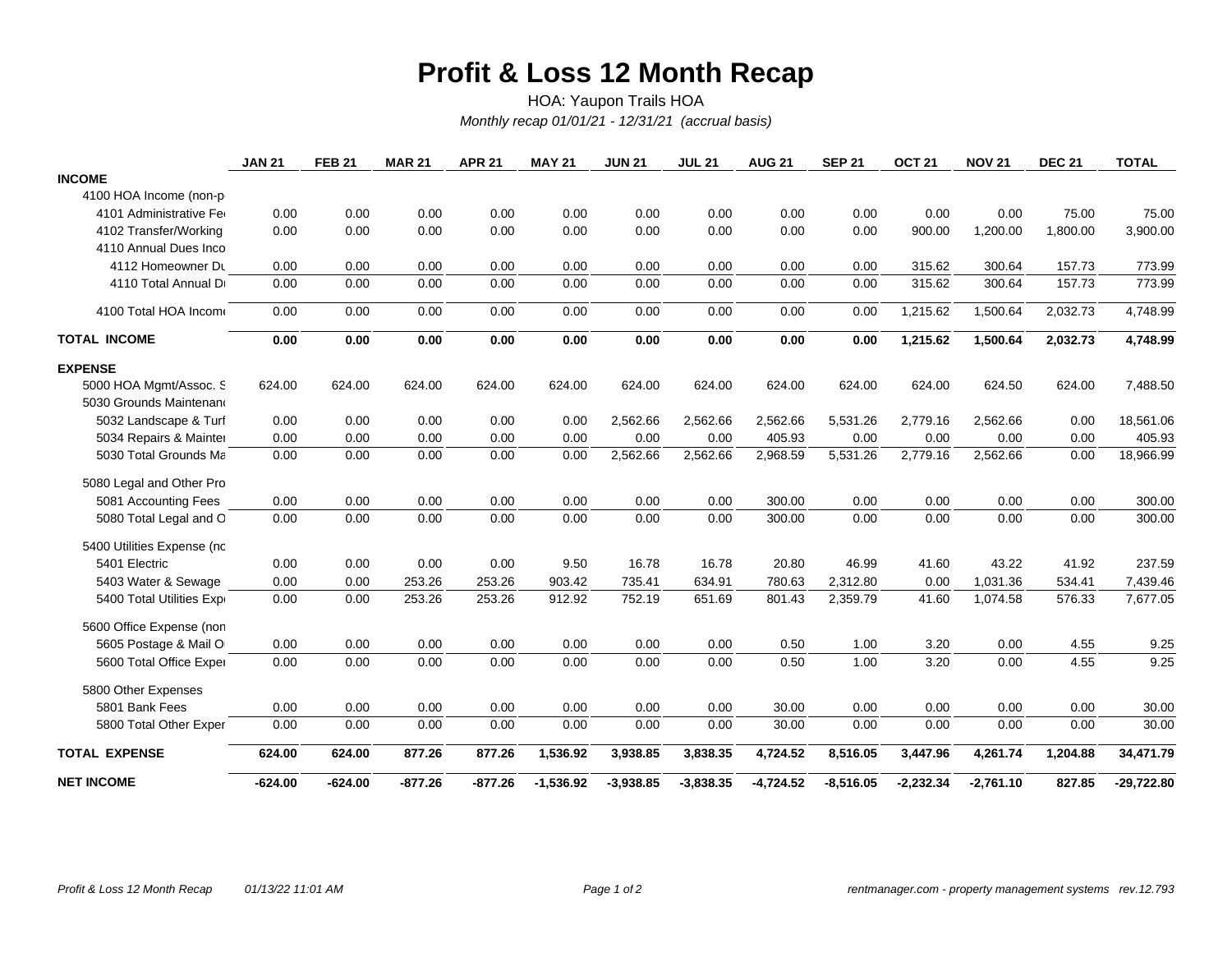|                           | <b>JAN 21</b> | <b>FEB 21</b> | <b>MAR 21</b> | <b>APR 21</b> | <b>MAY 21</b> | <b>JUN 21</b> | <b>JUL 21</b> | <b>AUG 21</b> | <b>SEP 21</b> | OCT <sub>21</sub> | <b>NOV 21</b> | <b>DEC 21</b> | TOTAL        |
|---------------------------|---------------|---------------|---------------|---------------|---------------|---------------|---------------|---------------|---------------|-------------------|---------------|---------------|--------------|
| <b>NET INCOME SUMMARY</b> |               |               |               |               |               |               |               |               |               |                   |               |               |              |
| Income                    | 0.00          | 0.00          | 0.00          | 0.00          | 0.00          | 0.00          | 0.00          | 0.00          | 0.00          | 1.215.62          | .500.64       | 2.032.73      | 4,748.99     |
| Expense                   | $-624.00$     | $-624.00$     | -877.26       | $-877.26$     | $-1.536.92$   | $-3,938.85$   | $-3,838.35$   | -4,724.52     | $-8,516.05$   | $-3.447.96$       | $-4.261.74$   | $-1.204.88$   | $-34.471.79$ |
| <b>NET INCOME</b>         | $-624.00$     | $-624.00$     | $-877.26$     | $-877.26$     | $-1.536.92$   | $-3,938.85$   | $-3,838.35$   | -4,724.52     | $-8.516.05$   | $-2.232.34$       | $-2.761.10$   | 827.85        | $-29.722.80$ |

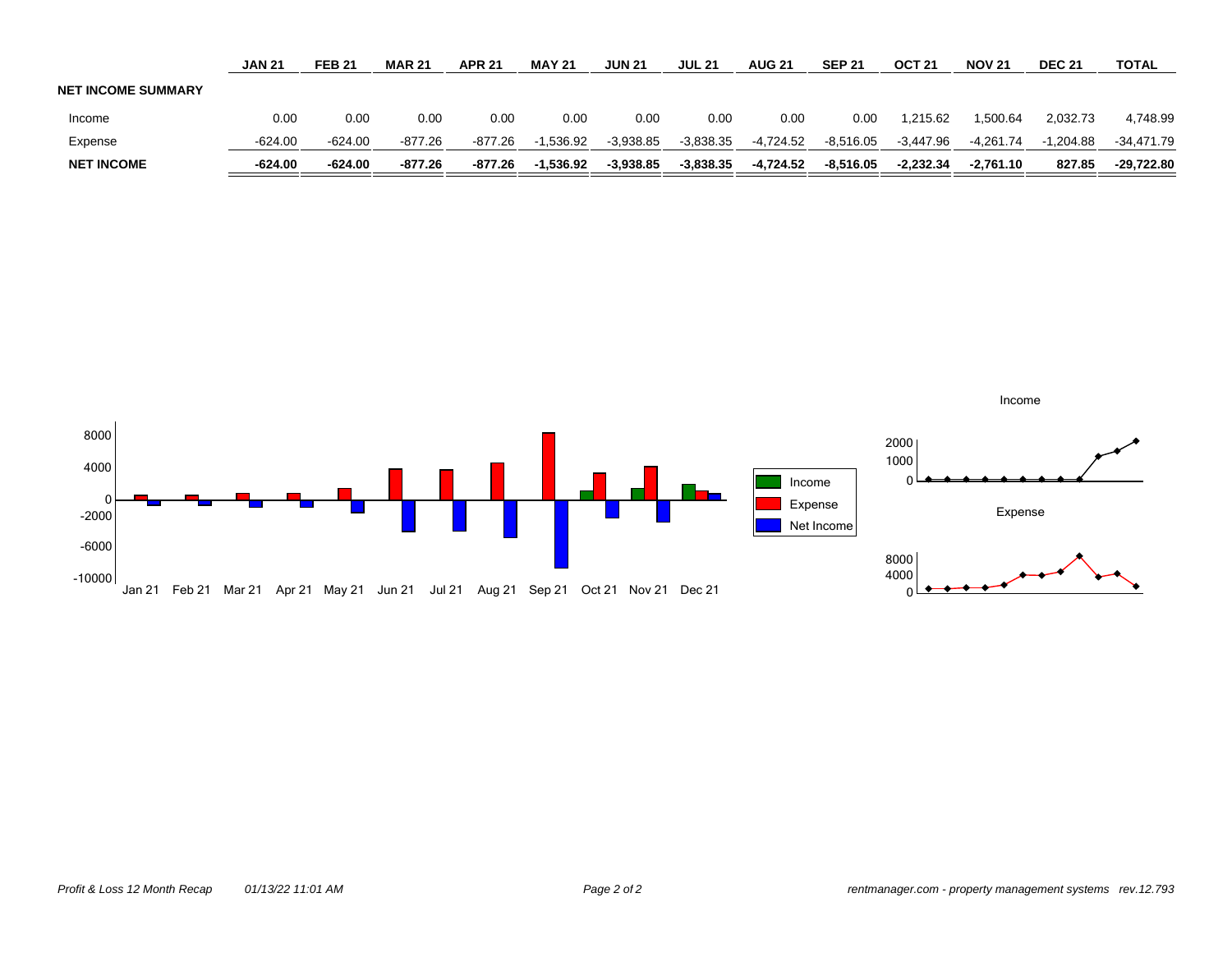## **Trial Balance**

*As of 12/31/21 (accrual basis)* HOA: Yaupon Trails HOA

| <b>Account</b>                             | <b>Debit</b> | <b>Credit</b> |
|--------------------------------------------|--------------|---------------|
| 1000 Yaupon Trails Operating               | 6,527.62     |               |
| 1100 Accounts Receivable                   |              | 3,950.42      |
| 2400 10-Yr Special Project Fund Assessment |              | 1,300.00      |
| 3004 Stylecraft Contribution               |              | 31,000.00     |
| 4101 Administrative Fees                   |              | 75.00         |
| 4102 Transfer/Working Capital Assesssment  |              | 3,900.00      |
| 4112 Homeowner Dues                        |              | 773.99        |
| 5000 HOA Mgmt/Assoc. Service               | 7,488.50     |               |
| 5032 Landscape & Turf Maintenance          | 18,561.06    |               |
| 5034 Repairs & Maintenance                 | 405.93       |               |
| 5081 Accounting Fees                       | 300.00       |               |
| 5401 Electric                              | 237.59       |               |
| 5403 Water & Sewage                        | 7,439.46     |               |
| 5605 Postage & Mail Out                    | 9.25         |               |
| 5801 Bank Fees                             | 30.00        |               |
|                                            | 40,999.41    | 40,999.41     |